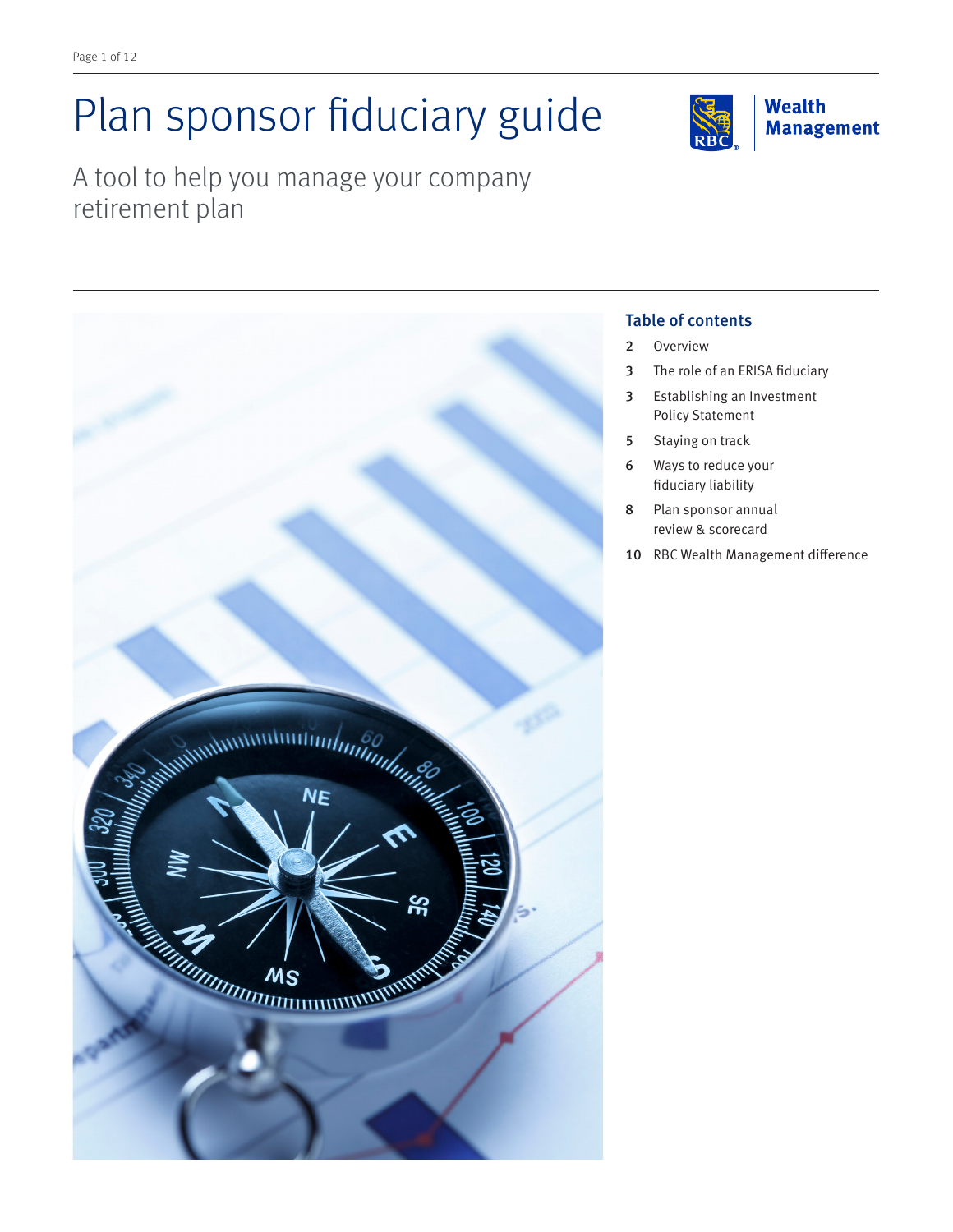One of the most important duties you have as the sponsor of your company retirement plan is your fiduciary responsibility to act in the best interests of plan participants. Are you aware of your responsibilities as a plan fiduciary? Does your plan have an investment policy statement? Do you want to comply with ERISA regulations that help reduce your fiduciary liability? Are you prepared to evaluate the reasonableness of the compensation and expenses related to services provided by plan providers? Do you review your plan on an annual basis? Although you cannot delegate all your fiduciary responsibilities to others, you can hire professionals—financial representatives, trustees, attorneys, accountants and administrators—who can offer their expertise and guidance. Our goal is to help you make well-informed decisions about your company retirement plan.

# Overview

#### What Is ERISA?

The Employee Retirement Income Security Act of 1974 (ERISA) is the federal law that governs the administration and management of employer and union sponsored retirement plans and health/ welfare plans.

ERISA was enacted to protect the interests of plan participants and their beneficiaries. Under ERISA, when a plan sponsor is acting as a fiduciary, it must do so in the best interests of plan participants and their beneficiaries.

This Plan Sponsor Fiduciary Guide is designed to help you understand your fiduciary responsibilities to your company retirement plan.

Inside you will find valuable information on important topics that may help you make decisions about your retirement plan.



Investment and insurance products offered through RBC Wealth Management are not insured by the FDIC or any other federal government agency, are not deposits or other obligations of, or guaranteed by, a bank or any bank affiliate, and are subject to investment risks, including possible loss of the principal amount invested.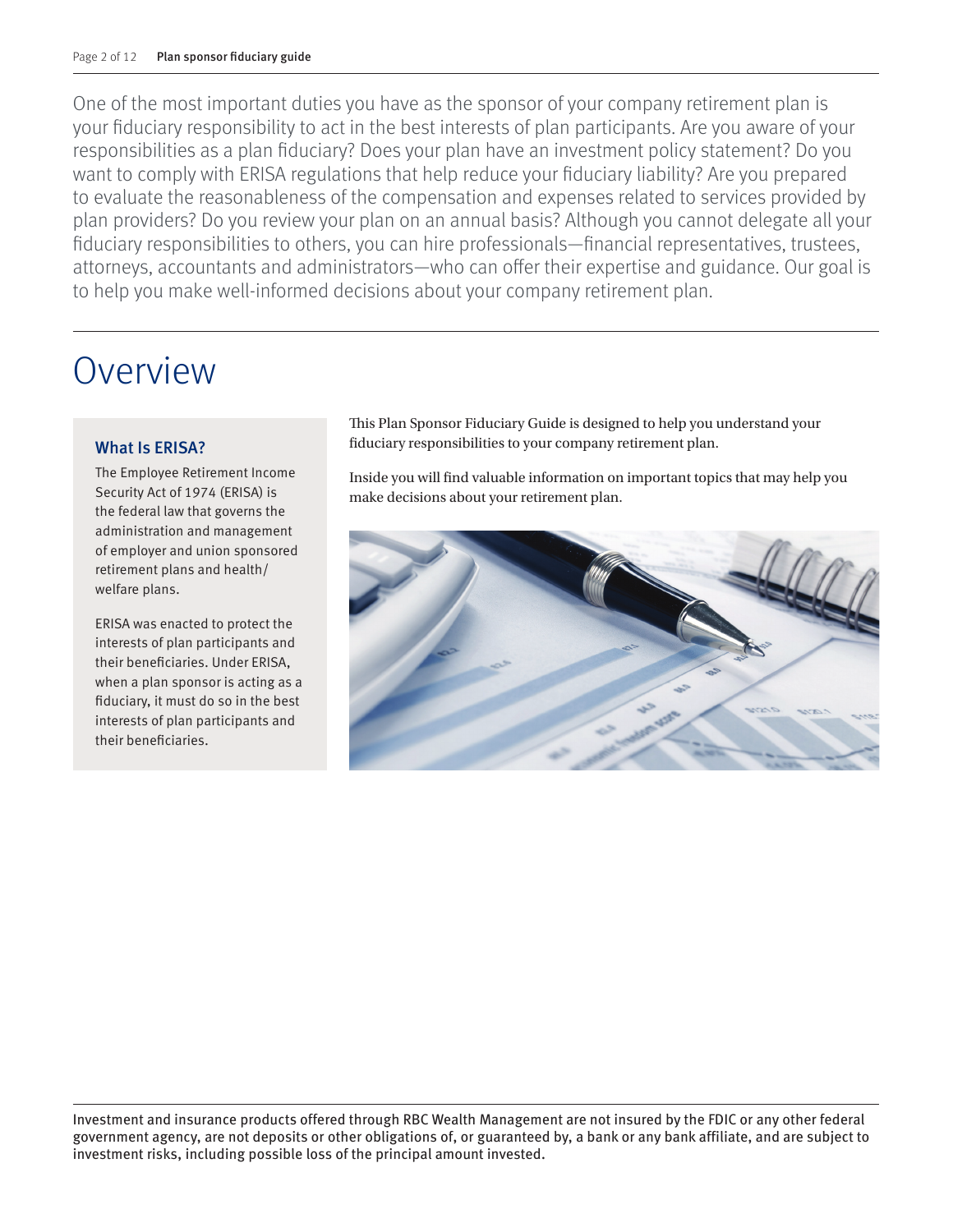# The role of an ERISA Fiduciary

#### Fidelity bond

ERISA requires fiduciaries, or others who handle plan assets, to be insured by a Fidelity Bond. For a fiduciary having overall responsibility for a plan, the amount of the bond must be at least 10% of the value of the plan's assets and need not be greater than \$500,000 (\$1,000,000 for plans holding employer securities). The bond provides coverage for loss of property resulting from dishonest or fraudulent acts. Fidelity Bond information is required to be reported on the annual IRS Form 5500.

#### Who is a fiduciary?

Many of the activities involved in operating a plan make the person or entity performing them a fiduciary. Using discretion in administering and managing a plan or controlling the plan's assets makes that person a fiduciary to the extent of that discretion or control. The plan's fiduciaries will normally include:

- **Plan administrator —** May be the employer itself, an administration committee, or an individual, as named in the plan document.
- **Plan trustees —** Bank trustees, individuals, committees, etc.
- **Named fiduciaries —** Plan documents are required, under ERISA, to identify, either by name or through an appointment process described in the plan document, one or more fiduciaries as "named fiduciaries."
- **Others —** Third-party investment managers retained by the named fiduciary.

#### Fiduciary responsibilities: in general, a fiduciary must:

- **Demonstrate prudence —** Act with care, prudence, skill and diligence of a prudent person acting in a similar capacity.
- **Diversify investments** Diversify to minimize the risk of large losses.
- **Comply with the Exclusive Benefits Rule —** Act solely in the interest of plan participants and their beneficiaries with the exclusive purpose of providing benefits to them and defraying the reasonable expenses of the plan.
- **Adhere to the plan —** Act in accordance with the documents and instruments governing the plan (unless inconsistent with ERISA).

# Establishing an Investment Policy Statement

#### What are the benefits of an Investment Policy Statement?

Although an Investment Policy Statement (IPS) is not required, ERISA Section 402(b)(1) states that plans must "provide a procedure for establishing and carrying out a funding policy in a method consistent with the objectives of the plan." There are several benefits to establishing an IPS:

- **Documentation —** Provides written documentation of the policies, practices and procedures for making investment selections.
- **Clarification —** Provides a clear baseline and framework to help with continuity during staff turnover.
- **Evaluation —** Having a written policy provides a clear standard for evaluating and monitoring the plan's (and its service providers') performance in seeking to achieve the IPS objectives.
- **Communication —** Participants can be assured that there is a logical and disciplined approach to the process of managing the plan.
- **Protection —** Can serve as your first line of defense against potential fiduciary liability.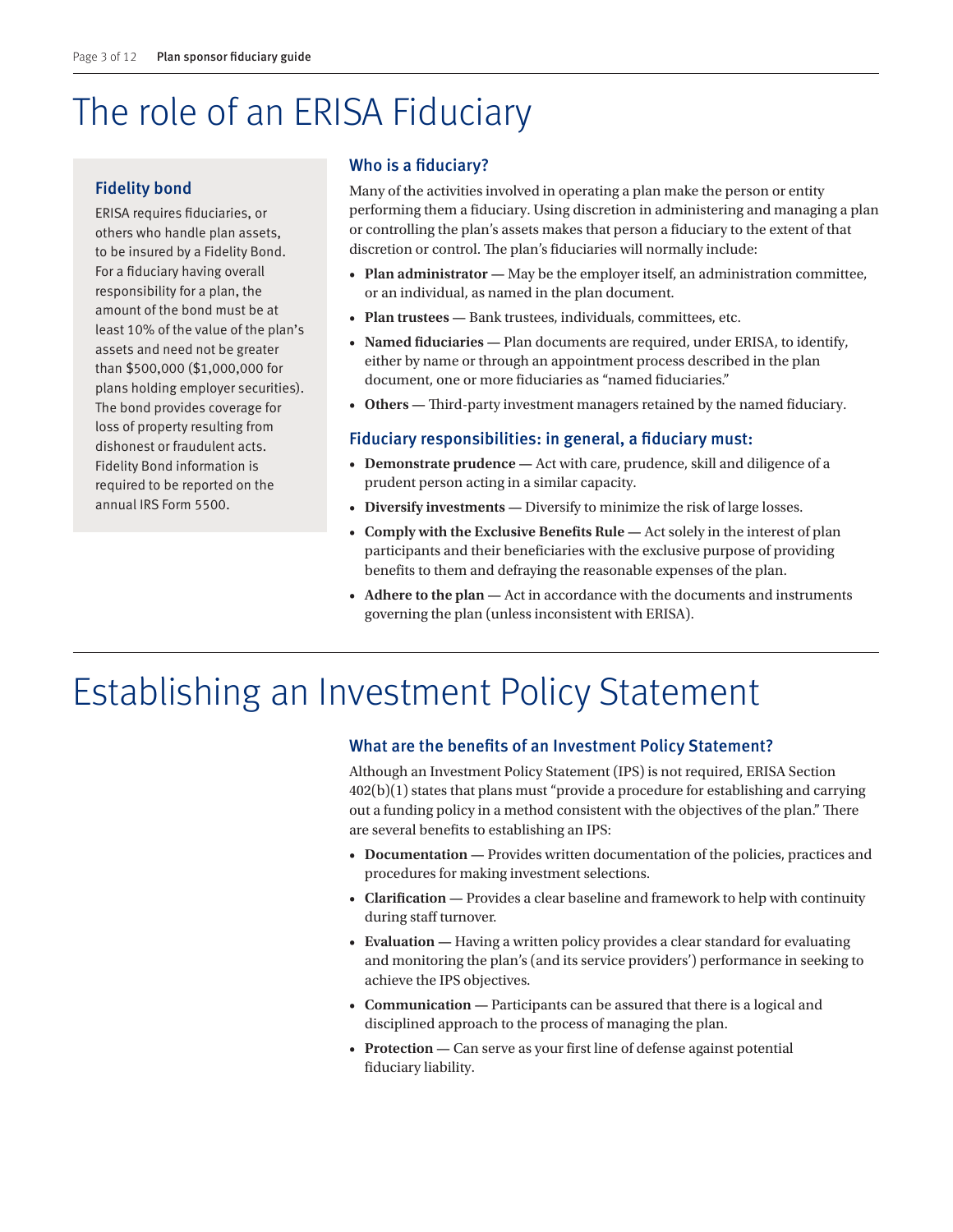#### Reasons to consider a corporate trustee

ERISA requires that all plan assets be held in trust. A trustee either an individual trustee or a corporate trustee—must be selected for this purpose. As the number of participants in a retirement plan grows, so can the complexity. A corporate trustee offers a number of benefits over an individually or self-appointed trustee, including:

- May reduce potential concern that the plan assets won't be used for the exclusive benefit of plan participants and their beneficiaries.
- May limit potential conflicts of interest that might exist if the fiduciary acts as a trustee for the plan.
- May offer a "limited scope" audit opinion that is less expensive and easier to prepare than a full audit.\*

\* Plan audits are required by ERISA for plans with more than 100 participants.

#### What would typically be included in an IPS?

- **Overview** Describes the plan that is covered by the IPS and whether the plan is intended to comply with ERISA Section 404(c).
- **Purpose of the IPS** Explains the purpose and intent of the IPS, not only for current plan personnel, but for successors as well.
- **Investment objectives —** Lists the objectives by which investment options will be selected.
- **Roles & responsibilities —** Identifies the various parties involved in the plan investments, including trustees, investment managers, recordkeepers and investment committees and summarizes their responsibilities.
- **Selection of investments & managers —** Describes the plan's intent to provide an appropriate range of investment options spanning the risk/return spectrum and typically identifies the appropriate index and peer group to be used for each option.
- **Investment monitoring & reporting —** Outlines the ongoing processes for revisiting the investment option selection process and confirming that the criteria in the IPS are met. This should be a regular, disciplined and documented process.
- **Manager termination** Describes how underperforming managers will be reviewed and replaced.
- **Participant education & communication —** Indicates the plan will communicate to employees that employees control their own investments, can make investment changes at least quarterly, and that the plan will provide effective educational materials to help employees make informed decisions.
- Coordination with the plan document Clarifies the interrelationships among the IPS, the plan document, the summary plan description and other plan materials.
- **Optional guidelines —** If your plan offers features, such as a Mutual Fund Window, Self-Directed Brokerage, Company Stock and/or Investment Advice to participants, you may want to add further guidelines to your IPS.

#### Who is responsible for drafting the Investment Policy Statement?

Like all plan documents, an Investment Policy Statement should be carefully drafted and thoroughly reviewed by the plan sponsor and its legal counsel. It's important to review and update the IPS periodically to reflect any changes in the plan's investment strategy. We can provide a sample IPS that may help you to develop your own Investment Policy Statement.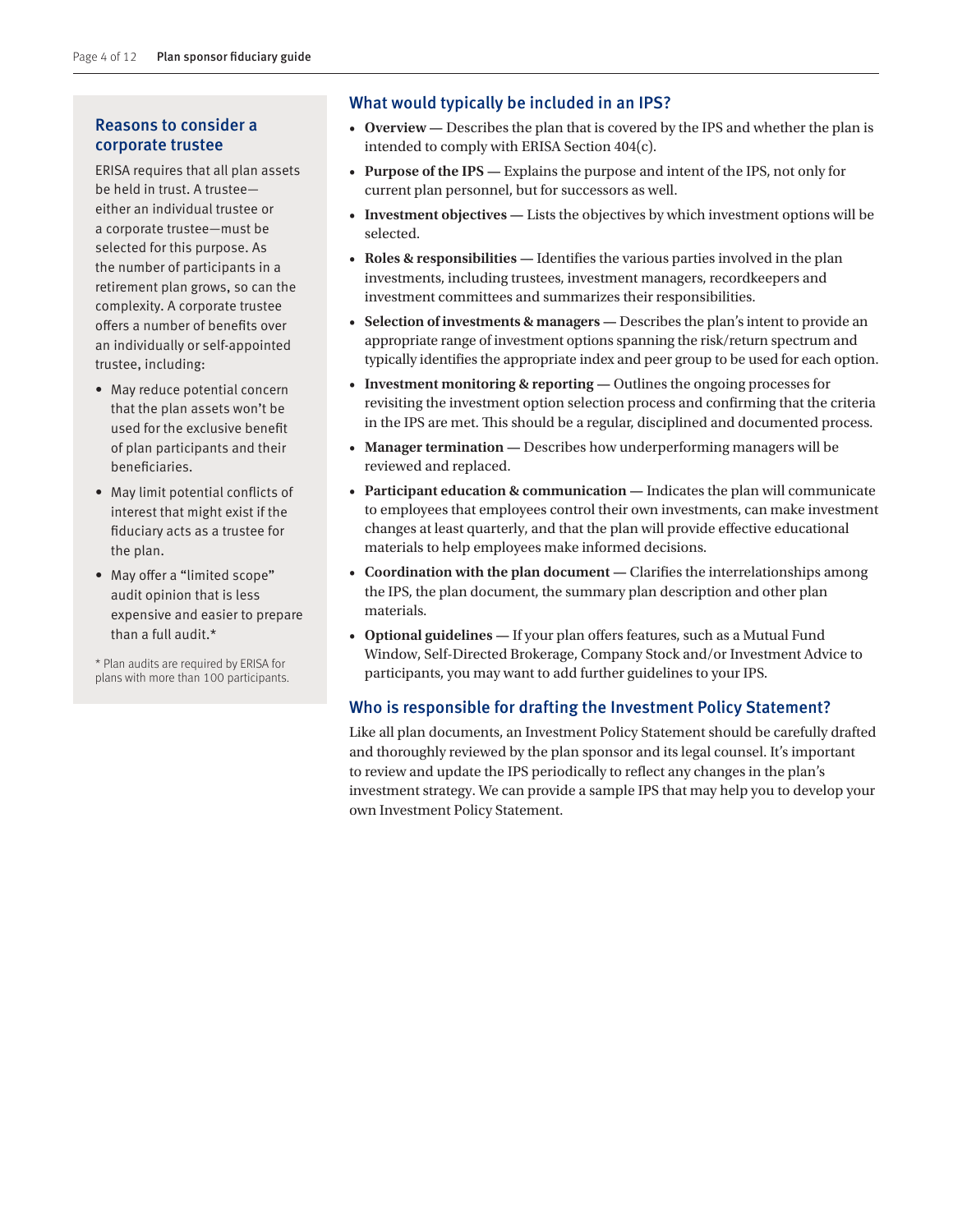# Staying on track

#### Ways to manage your fiduciary responsibilities

- Select competent and qualified providers
- Create an Investment Policy Statement
- Monitor your plan investments and service providers
- Comply with ERISA Sections 404(c) and 404(a)(5)
- Document and review plan operations
- Consider a corporate trustee
- Respond to written participant inquiries for copies of plan documents and information within 30 days

#### What if a mistake is made?

The good news is that the IRS recognizes mistakes can and do happen when managing and administering employer-sponsored retirement plans. Accordingly, the IRS created a system whereby a plan sponsor can bring a plan back into compliance without losing its tax benefits. The name of the system is the Employee Plans Compliance Resolution System (EPCRS). EPCRS actually encompasses three separate and distinct correction programs, including: 1) the Self-Correction Program (SCP); 2) the Voluntary Correction Program (VCP); and 3) the Audit Closing Agreement Program (Audit CAP). The eligibility for correction under any part of EPCRS is limited in any case to plan-related failures that do not involve misuse or diversion of assets from the plan. For further information, refer to IRS Revenue Procedure 2013-12.

In addition, the Department of Labor (DOL) offers two self-correction programs; 1) Voluntary Fiduciary Correction Program (VFCP) for self-correcting certain fiduciary violations, including failures to timely remit participant contributions, improper loans and improper plan expenses, along with certain prohibited transactions with parties-in-interest and; 2) Delinquent Filer Voluntary Compliance Program (DFVCP) to assist late or delinquent filers in getting up-to-date with their IRS Form 5500s. The DFVCP offers delinquent plan sponsors a means by which they can avoid potentially higher civil penalty assessments by satisfying the program's requirements and agreeing to pay a reduced penalty amount. Plan sponsors are eligible for these reduced civil penalties provided the required filings under the DFVCP are made prior to the date on which the plan sponsor is notified in writing by the DOL of a failure to file a timely annual IRS Form 5500 under Title I of ERISA.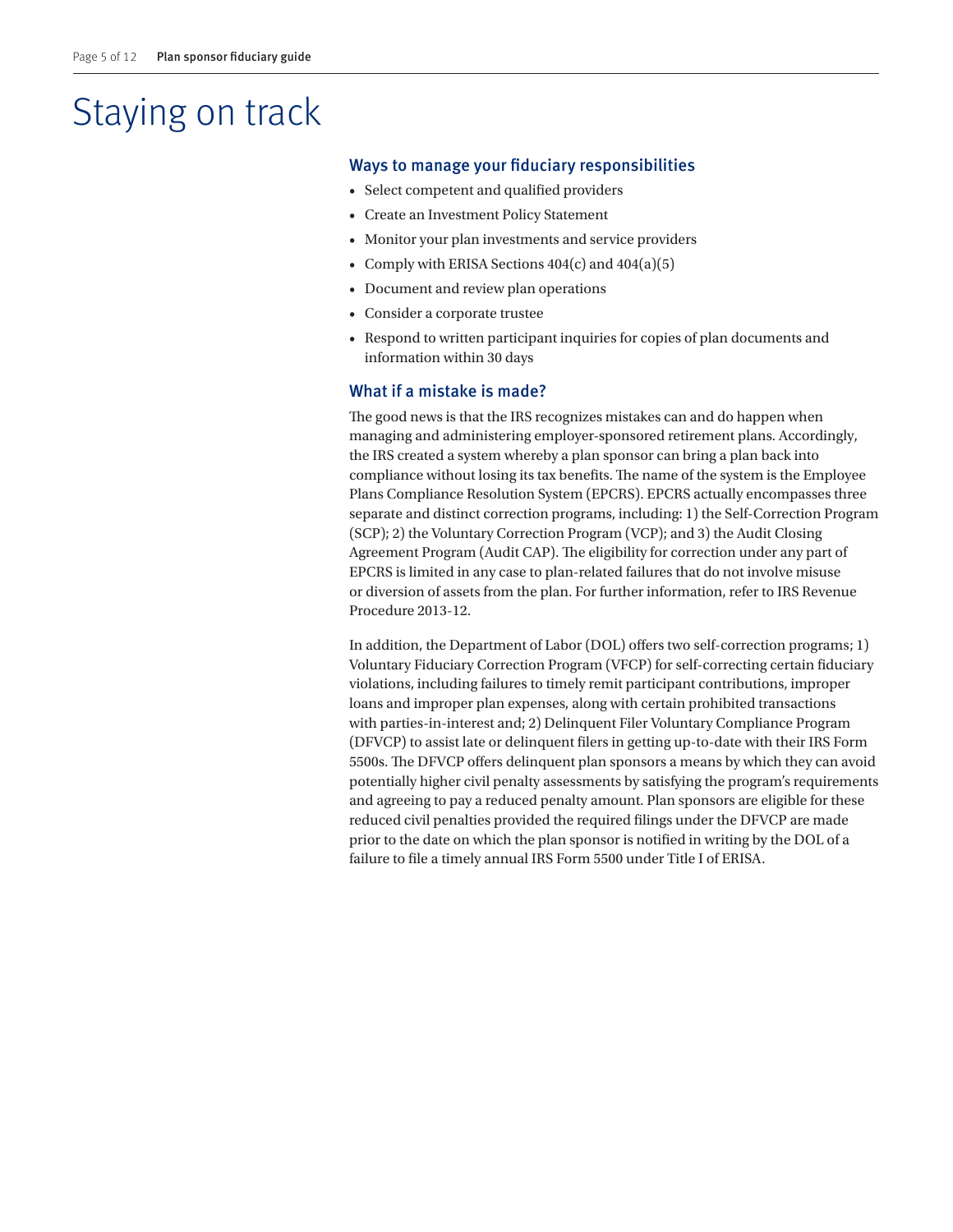# Ways to reduce your fiduciary liability

#### Comply with ERISA Section 404(c) regulations

ERISA Section 404(c) provides plan fiduciaries with certain protections from liability with respect to investment decisions made by participants in participant-directed retirement plans, provided certain information and disclosures are provided.

Overall, plan participants must be provided with multiple disclosures, both proactively on the part of the plan sponsor as well as upon request of the plan participant. The basic requirements include:

- Plan must offer a broad range of investment alternatives, consisting of at least three investment categories with materially different risk and return characteristics.
- Plan participants must be able to change investment elections at least quarterly.
- Plan participants must receive sufficient information to allow the participant to make informed decisions

Compliance with ERISA Section  $404(a)(5)$  participant fee disclosure regulations (see following topic) simplifies the disclosure requirements for ERISA Section 404(c), leaving only two remaining disclosures required:

- 1. The plan must state that it intends to comply with ERISA Section 404(c), and
- 2. Where employer securities are offered to plan participants, the plan offers information regarding the holding and tender of employers securities and the voting rights associated with employer securities.

Plan fiduciaries, however, must still prudently select and monitor the investments in their plans.

Compliance with ERISA Section 404(c) is not mandatory. For guidance and to determine whether you may benefit from compliance with ERISA Section 404(c), please contact your legal counsel.

#### Comply with ERISA Section 404(a)(5) participant fee disclosure regulations

This regulation includes specific disclosures plan fiduciaries must provide to both new and existing plan participants of participant-directed retirement plans.

Plan participants must be given information about investments, plan provisions, administrative expenses and individual expenses before they begin participating in the plan and annually thereafter. Investment related fee disclosures must be provided in a "comparative" format, such as a chart, to enable participants to reasonably compare the costs of the plan's designated investment alternatives. The Department of Labor has assembled a "model chart" which, if properly completed, will satisfy the fee disclosure requirement.

Fiduciaries must see that plan participants receive information concerning the voting, tender or similar rights associated with investments in the plan, if those rights are passed along to plan participants. Upon request by plan participants, fiduciaries must also provide copies of prospectuses, financial statements, a statement of the value of shares or units and a complete list of the assets in the portfolio.

Quarterly statements will need to show the amount of any charges and the nature of the charge to the participant's account. If there is a change to any plan information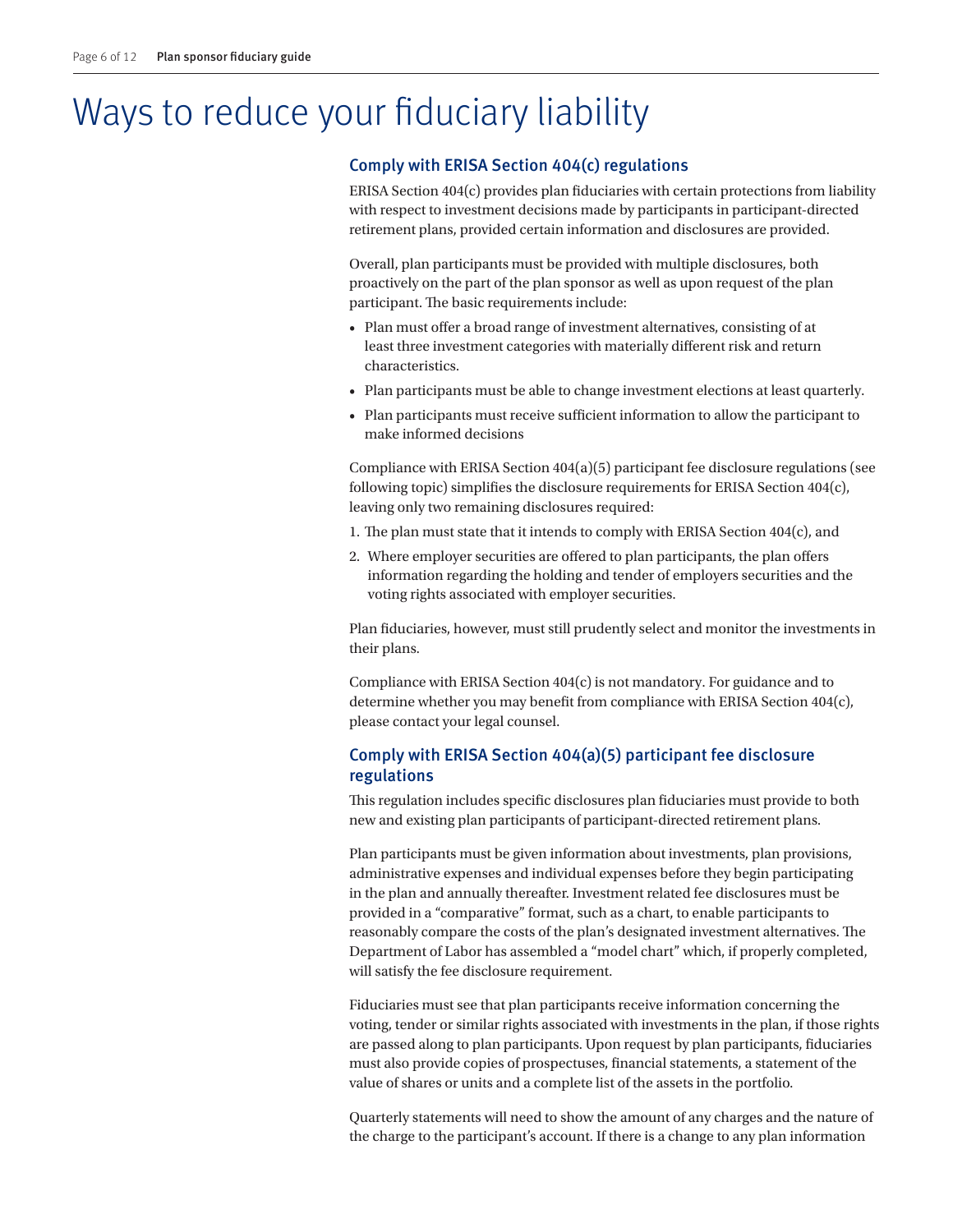that was previously disclosed, the plan administrator must provide each participant with a description of that change at least 30 days, but no more than 90 days, before the effective date of the change, except in the case of unforeseeable circumstances beyond the control of the plan (in which case the notice of the change must be made as soon as reasonably practicable).

The disclosures can be made electronically and information can be included in the summary plan description or as part of the benefit statement as long as the items are distributed with the required frequency.

Generally speaking, a plan administrator may reasonably and in good faith rely on information it receives from the plan service provider. However, the ultimate responsibility for compliance with the regulation rests on the shoulders of the plan administrator. Since ERISA Section 404(a)(5) regulations are detailed and complex, it is imperative you work closely with your plan's third party administrator and record keeper to assure timely compliance with the participant fee disclosure requirements.

#### Understand your role with ERISA Section 408(b)(2) regulations

Related to the required fee disclosure to plan participants, ERISA Section 408(b)(2) requires plan providers to disclose to plan fiduciaries, in writing:

- Certain disclosures necessary for the plan fiduciary to make informed decisions about the services the plan receives from the plan provider,
- The costs associated with these services,
- Whether the plan provider is providing any services as an ERISA fiduciary to the plan, and
- Whether there are any potential conflicts of interest that may affect the performance of those services.

This disclosure from plan providers to plan fiduciaries is required within 60 days of any material changes and upon request of responsible plan fiduciaries.

As a plan fiduciary, it is your responsibility to use the information disclosed to you by plan providers to fulfill your obligation to ensuring that arrangements with service providers are "reasonable" and that only "reasonable" compensation is paid for services.

For more information on how ERISA Section 408(b)(2) disclosures affect you as a plan fiduciary, please speak with your legal counsel and your plan provider.

#### Comply with Pension Protection Act of 2006 provisions

Plan sponsors who add a Qualified Default Investment Alternative (QDIA) to their plan for use with plan participants who are automatically enrolled, or for those who do not make an investment election, may be able to seek fiduciary relief for these investment decisions. A QDIA may also provide ERISA Section  $404(c)(5)$  protection, as long as proper notification is provided to plan participants. The Department of Labor's final regulations for QDIAs include: target-date retirement funds, balanced funds and professionally managed accounts.

This Act may also extend ERISA Section  $404(c)(4)$  fiduciary protection for mapping decisions if the new investment alternatives are reasonably similar to the investment alternatives being eliminated. Written notice must be provided to the plan participants at least 30 days but not more than 60 days before the effective date of the change. The notice must compare the old investment alternatives to the new investment alternatives.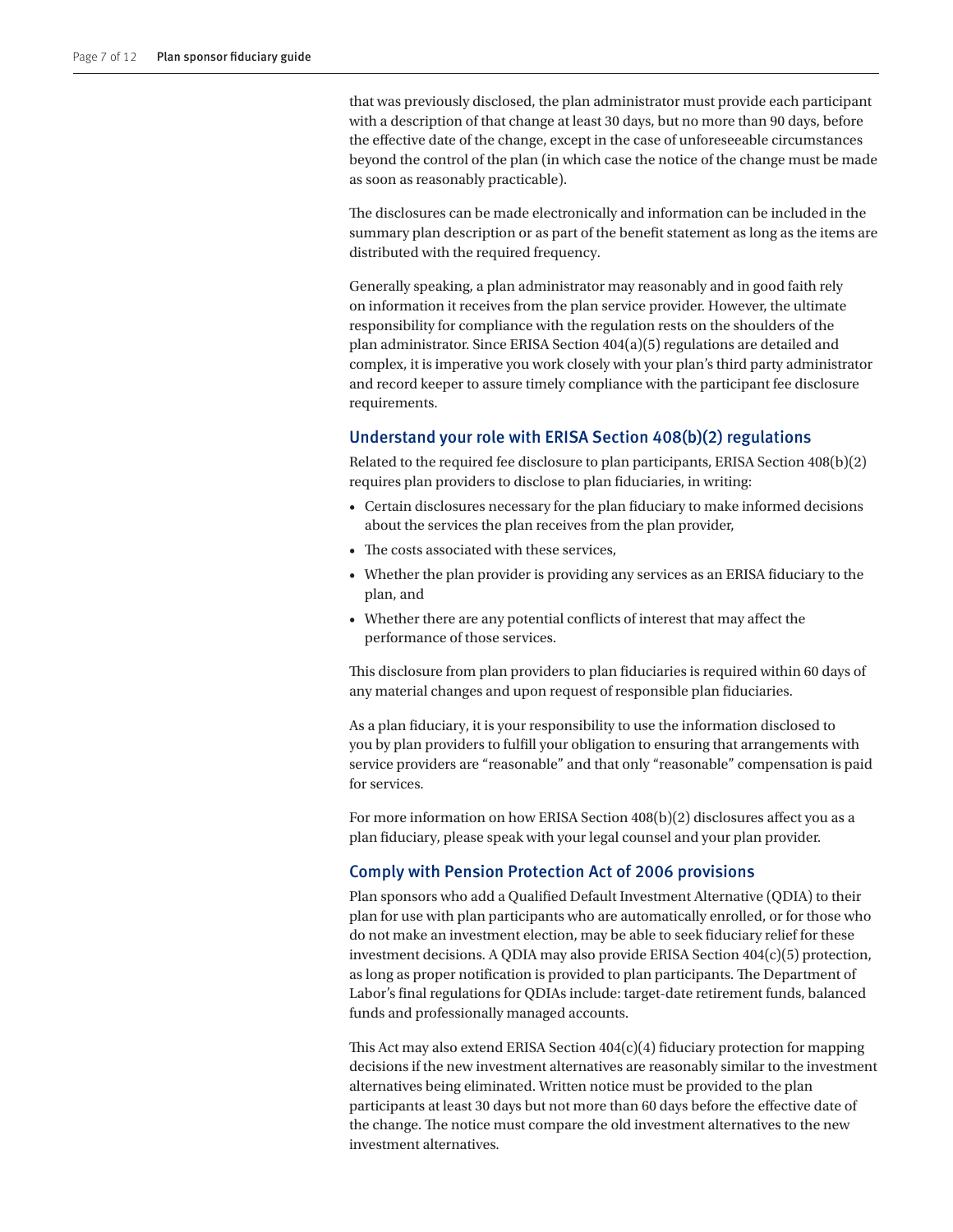# Annual plan review

#### Plan review

ERISA requires plan fiduciaries to operate the plan in accordance with its written terms. Therefore, it makes sense to review the plan's routine operations at least once every year. You can use the following checklist as an agenda for your plan review. This checklist is not exhaustive. There may be other areas of your plan's operations that should be included in your review. Consult with your legal advisers to make sure that you're covering all of the bases.

#### Annual plan review scorecard

Check out your fiduciary score. Mark the boxes in the checklist below that you routinely use to manage your fiduciary responsibility.

- $\Box$  Have an IRS-approved plan document "Prototype" documents have been approved by the IRS. Keep a copy of all required "interim" or "model" plan amendments, along with the prototype plan document's IRS "Opinion" Letter, as well as the plan's IRS "Determination" Letter, in the event one was obtained from the IRS.
- $\Box$  Make sure the plan document has been amended to reflect all required legislative updates (e.g., GUST, EGTRRA, PPA, etc.).
- $\Box$  Maintain a current Summary Plan Description (SPD), updating it as necessary to reflect plan design changes, and distribute it to all participants and beneficiaries currently receiving benefits under the plan. (ERISA requires that SPDs, Summaries of Material Modification, and Annual Reports be provided to participants/beneficiaries).
- $\Box$  If you, your family or your company have ownership rights in any other businesses, be sure to engage expert advice concerning the possible consequences to your plan (e.g., controlled group).
- $\Box$  Verify that the plan's definition of an eligible employee is consistent with the way the plan is administered. If you have any workers, such as temporary employees, at your company who are not covered under the plan, does your plan document specifically exclude them from participation?
- $\Box$  Review the definition of compensation as defined in the plan document, and verify that the correct compensation amounts are being sent to your service provider(s).
- $\Box$  Review the process of collecting and forwarding employee contributions and loan repayments to your provider. Make sure the contributions and loan repayments are invested in a timely manner. (ERISA provides that participant contributions become plan assets as of the earliest date that they can reasonably be segregated from the employer's assets).
- $\Box$  Conduct regular, periodic, and as needed meetings with the plan fiduciaries. Record minutes of these meetings, including all decisions made by the fiduciaries (and include any background information and supporting documentation for any investment decisions made).
- $\Box$  Check your ERISA Fidelity Bond for proper coverage. The ERISA Fidelity Bond is protection for participants in the event a fiduciary, or other responsible person, steals or mishandles plan assets. The minimum required amount of the bond is 10% of plan assets—up to \$500,000 (or \$1,000,000 if plan holds employer securities). Determine whether the bond covers other fiduciaries, as well as other employees or third parties involved with handling funds or other property of the retirement plan.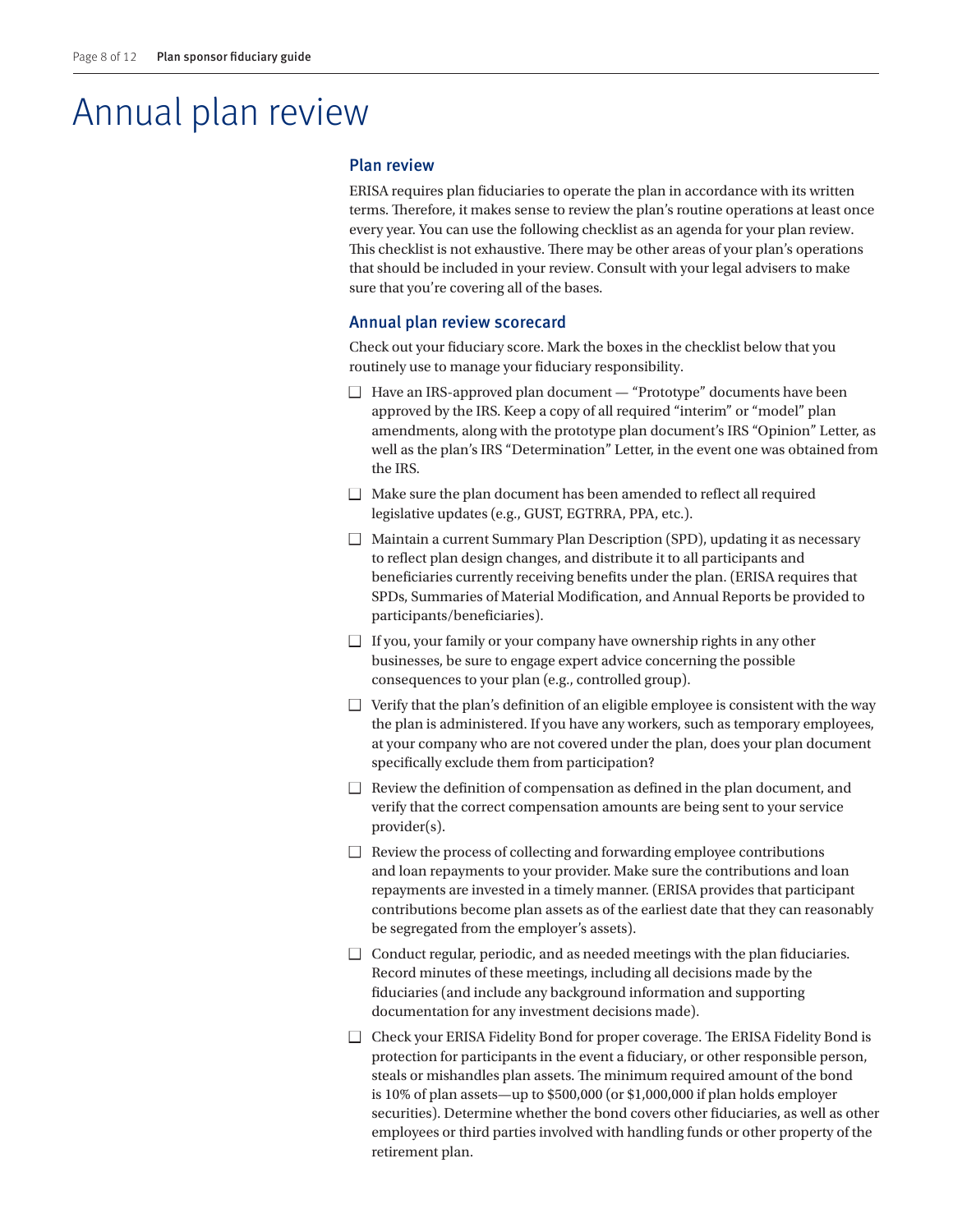- $\Box$  Review process for employee enrollment programs explaining the importance of plan participation, saving for retirement, and investment basics.
- $\Box$  Conduct a review of the investments in the plan, in accordance with the investment policy statement.
- $\Box$  Monitor and evaluate the plan's investment options and, as applicable, investment managers. Gather and evaluate information on the proper peer group and indices, historical performance, expenses, volatility and other significant factors to review the investment options.
- $\Box$  Review employee investment education materials and/or programs.
- $\Box$  Confirm that your plan offers a "broad range" of funds to minimize the risk of large losses such as:
	- Stable Value or Money Market Fund
	- U.S. Government or Corporate Bonds
	- Large-Cap U.S. Equities
	- Mid/Small-Cap U.S. Equities
	- International or Global Equities
- $\Box$  If the plan is intended to comply with ERISA Sections 404(c) and 404(a)(5), see that all requirements under these provisions are being met. Make sure the IRS Form 5500 indicates the intent to comply with the ERISA Section 404(c) requirements.
- $\Box$  Review the fee structure of the service provider arrangements and of the plan's investment options for complete understanding of all costs and services associated with those fees.
- $\Box$  Update and document all procedures and decisions; maintain the documents in an appropriate file.

#### **How did you score? Count the boxes you marked on the checklist. If your total was:**

**All 17 —** Excellent, continue to manage your fiduciary responsibilities

- **12-17 —** Good, need to improve in a few areas to help manage your risk
- **9-12 —** Not so good, could do better in several areas

**8 or less —** Need significant improvement, may be exposing yourself to unnecessary fiduciary liability

Your score will provide a general idea of how you're fulfilling your responsibilities. However, it is not all inclusive of your obligations under ERISA, and your score should be used just as a guideline to help you manage your fiduciary responsibilities.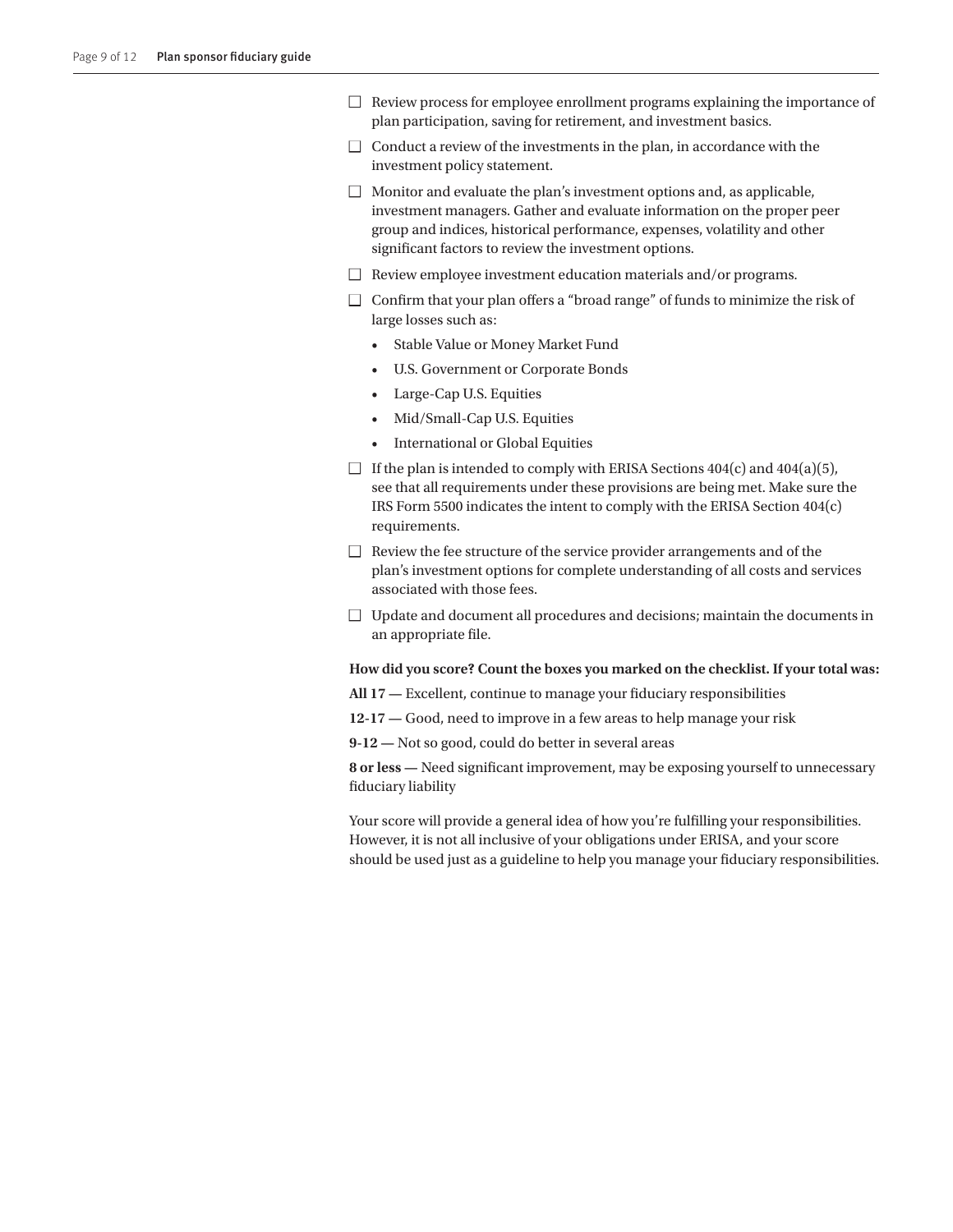# RBC Wealth Management difference

#### A process not a product

RBC Wealth Management is a leading full-service investment, advisory and wealth management firm, founded in 1909. Over the years, we've earned a reputation for responsibly managing the assets entrusted to our care. We recognize the importance of selecting and designing an appropriate retirement plan for you and your employees, and we understand your fiduciary concerns.

We offer a wide variety of wealth management services, including non-proprietary retirement plan solutions from the top providers in the industry. We know that no one product fits all, and we work closely with you to find strategies and solutions to meet your company's unique needs.

Retirement services consulting model Retirement services consulting model



#### We can assist you with:

- **Plan design —** Assistance with determining appropriate plan design based on your company objectives and goals
- **Provider search** Assistance with requests for proposals and provider comparisons
- **Investments —** Assistance with creating an investment policy statement and investment reviews
- **Education —** Assistance with educating your plan participants, including plan features, investment education and retirement planning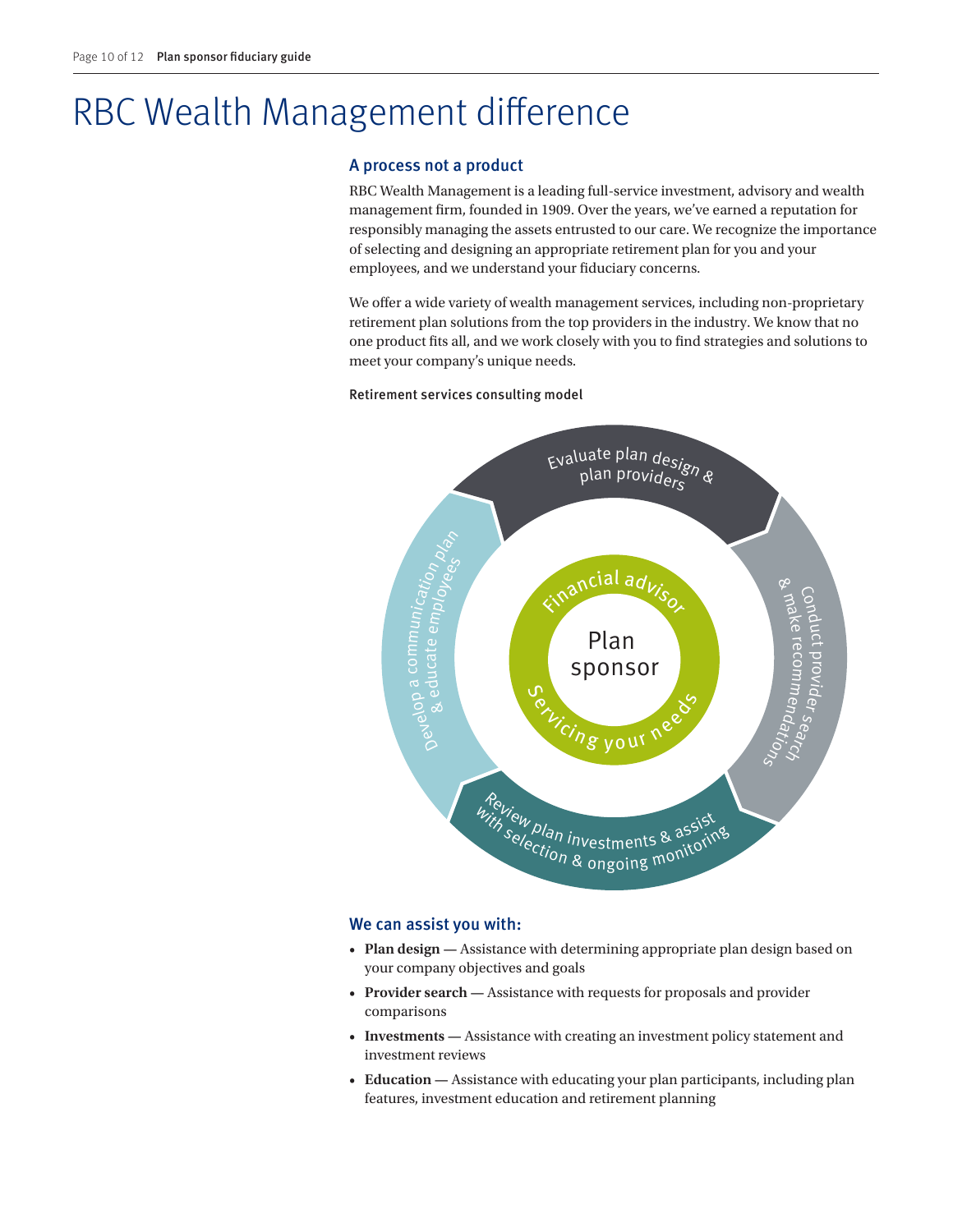#### Our approach:

- **Consultative —** Discovering your objectives and determining strategies
- **Personalized —** Dedicated to providing the customized service you desire
- **Experienced —** More than a century of investment experience
- **Comprehensive —** Offering a variety of retirement plan solutions

#### Other wealth management services:

- Qualified retirement plans (e.g., 401(k), defined benefit)
- IRAs, SEP & SIMPLE plans
- Non-qualified deferred compensation
- Estate & gifting options
- Custodial accounts (UGMA & UTMA)
- 529 educational savings accounts
- Cash management accounts
- Asset protection (e.g., life insurance, long-term care insurance, disability insurance)
- Retirement income planning
- Stock option exercise

#### Additional resources:

These sources may be helpful and include additional information on fiduciary practices:

Department of Labor www.dol.gov/ebsa

Profit Sharing Council of America www.psca.org

Plan Sponsor Magazine www.plansponsormagazine.com